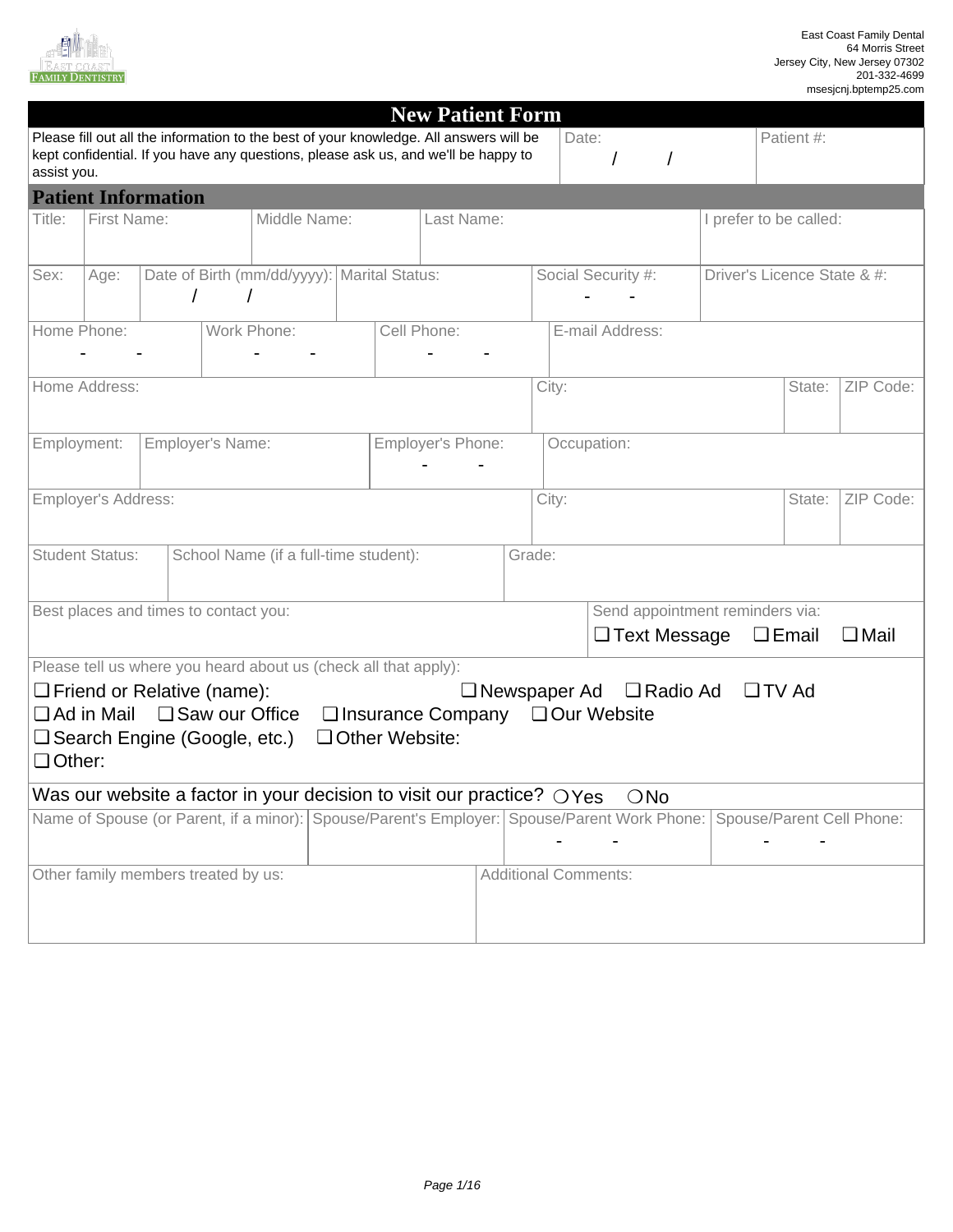

CT

|             | <b>Emergency Contact</b>              |                  |             |                                                                         |  |                             |  |                 |                          |                                         |        |           |
|-------------|---------------------------------------|------------------|-------------|-------------------------------------------------------------------------|--|-----------------------------|--|-----------------|--------------------------|-----------------------------------------|--------|-----------|
|             |                                       |                  |             | This should be the nearest relative who does not live with the patient. |  |                             |  |                 |                          |                                         |        |           |
| Title:      | First Name:                           |                  |             | Last Name:                                                              |  |                             |  |                 | Relationship to Patient: |                                         |        |           |
| Home Phone: |                                       |                  | Work Phone: |                                                                         |  | Cell Phone:                 |  | E-mail Address: |                          |                                         |        |           |
|             | Emergency_Contact Address:            |                  |             |                                                                         |  |                             |  | City:           |                          |                                         | State: | ZIP Code: |
|             | <b>Person Responsible for Account</b> |                  |             |                                                                         |  |                             |  |                 |                          |                                         |        |           |
| Title:      | First Name:                           |                  |             | Middle Name:                                                            |  | Last Name:                  |  |                 |                          | Relationship to Patient:                |        |           |
|             |                                       |                  |             | Date of Birth (mm/dd/yyyy): Social Security #:                          |  | Driver's Licence State & #: |  |                 |                          | Holder of Dental Insurance for Patient: |        |           |
| Home Phone: |                                       |                  | Work Phone: |                                                                         |  | Cell Phone:                 |  | E-mail Address: |                          |                                         |        |           |
|             | <b>Billing Address:</b>               |                  |             |                                                                         |  |                             |  | City:           |                          |                                         | State: | ZIP Code: |
| Employment: |                                       | Employer's Name: |             |                                                                         |  | Employer's Phone:           |  | Occupation:     |                          |                                         |        |           |
|             | Employer's Address:                   |                  |             |                                                                         |  |                             |  | City:           |                          |                                         | State: | ZIP Code: |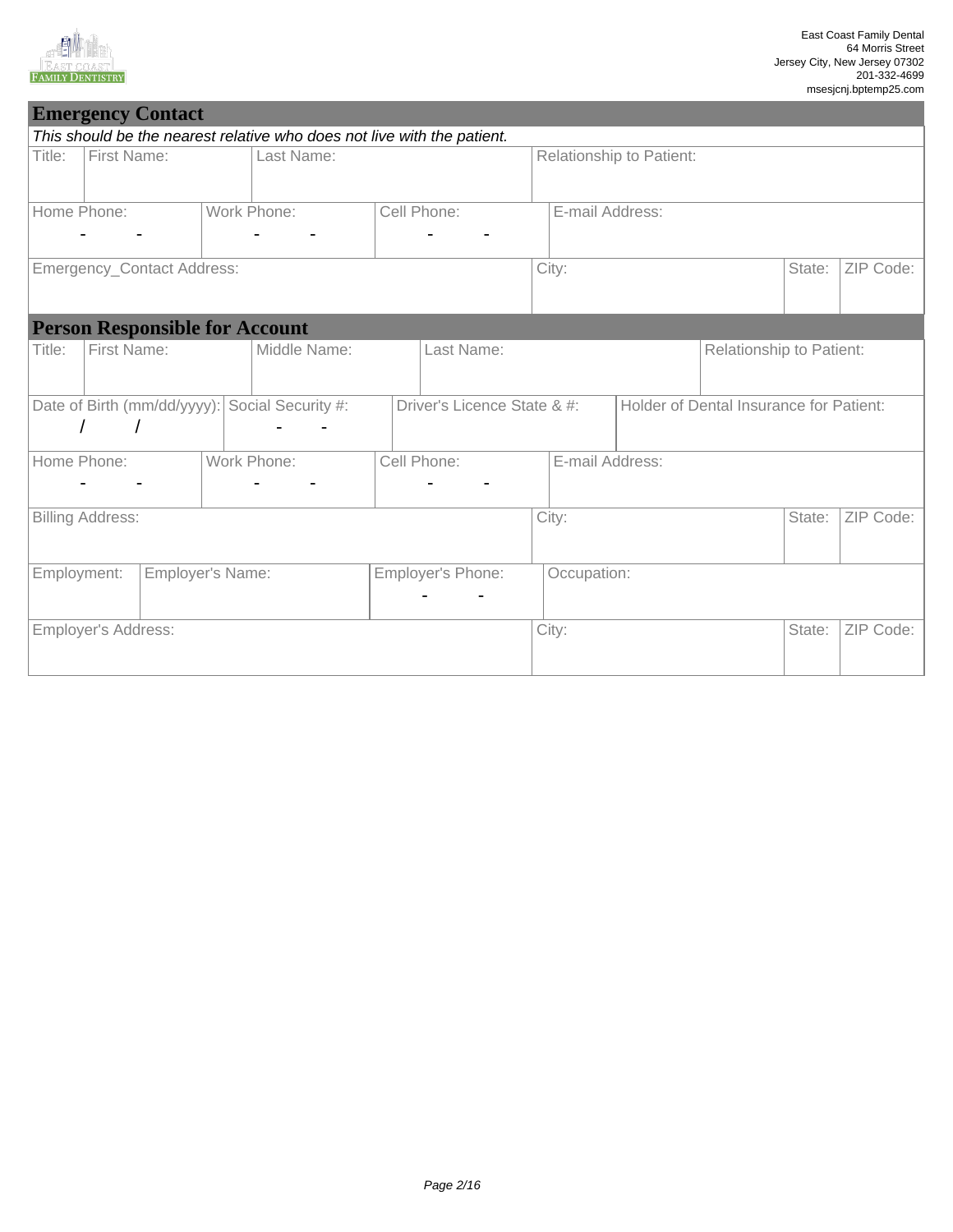

#### **Insurance Information Primary Insurance** Insurance Holder's Name: | Date of Birth (mm/dd/yyyy): Relationship to Patient: | Employer: / / Member ID: Group ID: Insurance Company Name: Insurance Company Phone: - - Insured's SSN: Sate: | Insurance Company's Address: City: State: | State: | ZIP Code: | State: | ZIP Code: | ZIP Code: | State: | ZIP Code: | State: | ZIP Code: | State: | ZIP Code: | State: | ZIP Code: | State: | ZIP Code **Secondary Insurance** Insurance Holder's Name: | Date of Birth (mm/dd/yyyy): Relationship to Patient: | Employer: / / Member ID: Since Group ID: Sand All All Annual Company Name: Insurance Company Phone: Insurance Company Phone: - - Insured's SSN: Insurance Company's Address: City: City: State: ZIP Code: **Authorization** Autnorization<br>All of the above information is correct to the best of my knowledge. I authorize use of this form on all my Further the above information is correct to the best of my information to all my insurance companies. In strategies and I authorize the release of information to all my insurance companies. I Instituted Submissions and Fauthorize the release of information to all my institutive companies. The increase o<br>understand that I am responsible for my bill. I authorize East Coast Family Dental to act as my agent in 01 03 06 09  $\overline{\bigcup_{n \in \mathbb{N}}$  $\mathbb{R}^2$  $\overline{\phantom{a}}$ 06  $\overline{1}$ 10 11 14 <u>2022</u> 2024  $\frac{1}{2}$  $\frac{1}{2}$ 2016 AL AR <u>c</u> CT State: FL HI ile<br>. ny 01 03 06  $\frac{1}{2}$  and the best of my knowledge I authorize use of this form of notize the release of information to all my insurance companies for my hill I authorize Fast Coast Family Dental to act as my  $\overline{\bigcup_{n \in \mathbb{N}}$  $\mathbb{R}^2$  $\overline{\phantom{a}}$ 06 <u>2022</u> 2024 AL

anderstand that I am responsible for my bill. I dathorize East Coast I anniy Bental to dot as my agent in helping me to obtain payment from my insurance companies. I authorize payment to East Coast Family noiping me to obtain payment noni my institution companies. I dationze payment to East Coast Family<br>Dental. I permit a copy of this authorization to be used in place of the original. I give East Coast Family Dental, its employees, and/or other agents express prior consent to contact me at any/all phone numbers, including cell numbers (by phone call or text message) and email addresses, for the purpose of treatment, 21 insurance, or payment.  $\ddot{\phantom{2}}$ ,,,,,,,<br>.... essage) and email addresses, for the purpose of Ja as one<br>.  $\overline{\phantom{a}}$ my bill, I durible East Coast I alling Dontal to act as my a horization to be used in place of the original I give East Coast<br>borization to be used in place of the original I give East Coast er agents express prior consent to contact me at any/all phone they message) and email addresses for the nurnose of  $\cdot$   $\circ$  $\frac{1}{\sqrt{2}}$ 

2005

2013 2012

n Barance, or payment:<br>Signature (Type your name to sign electronically, or print and sign): Date (mm/dd/yyyy):  $\overline{a}$  $\frac{1}{200}$  $\overline{a}$  $\overline{\mathsf{v}}$  or print and

## **Consent for Treatment**

Patient Name:

I hereby authorize the doctor or designated staff to take X-rays, study models, photographs, and other diagnostic aids deemed appropriate by the doctor to make a thorough diagnosis of the dental needs of the above-named patient. 31 ⊃oo…<br>2t∩r tr  $101$  to make a thorough diagnosis of the defital fit וס,<br>י gnated staff to take X-rays, study models, photographs, and othe the doctor to make a thorough diagnosis of the dental net LA e dental needs of t

above-named patient.<br>Upon such diagnosis, I authorize the doctor or designated staff to perform all recommended treatment mutually agreed upon by us and to employ such assistance as required to provide proper care. icu<br>.  $\overline{5}$ . doctor or designated staff to perform all recommended treatmer loy such assistance as required to provide proper care.

I agree to the use of anesthetics, sedatives, and other medications as necessary. I fully understand that using anesthetic agents embodies certain risks. I understand that I can ask for a complete recital of any possible complications. ilishs. I driderstand that I can ask for a complete nut<br>T latives, and other medications as necessary. I fully understand certain risks. I understand that I can ask for a complete m<sub>a</sub> complete recital of

I have read, understood, and agree to the above treatment policy.

Signature (Type your name to sign electronically, or print and sign): Date (mm/dd/yyyy): 1992 30 2000

25

17 18

16

01

2019

01

/ /

2019 2020

mac

HI IA

01 02

01 02

MI

<u>1990 - 1990 - 1990 - 1990 - 1990 - 1990 - 1990 - 1990 - 1990 - 1990 - 1990 - 1990 - 1990 - 1990 - 1990 - 1990 </u>

1998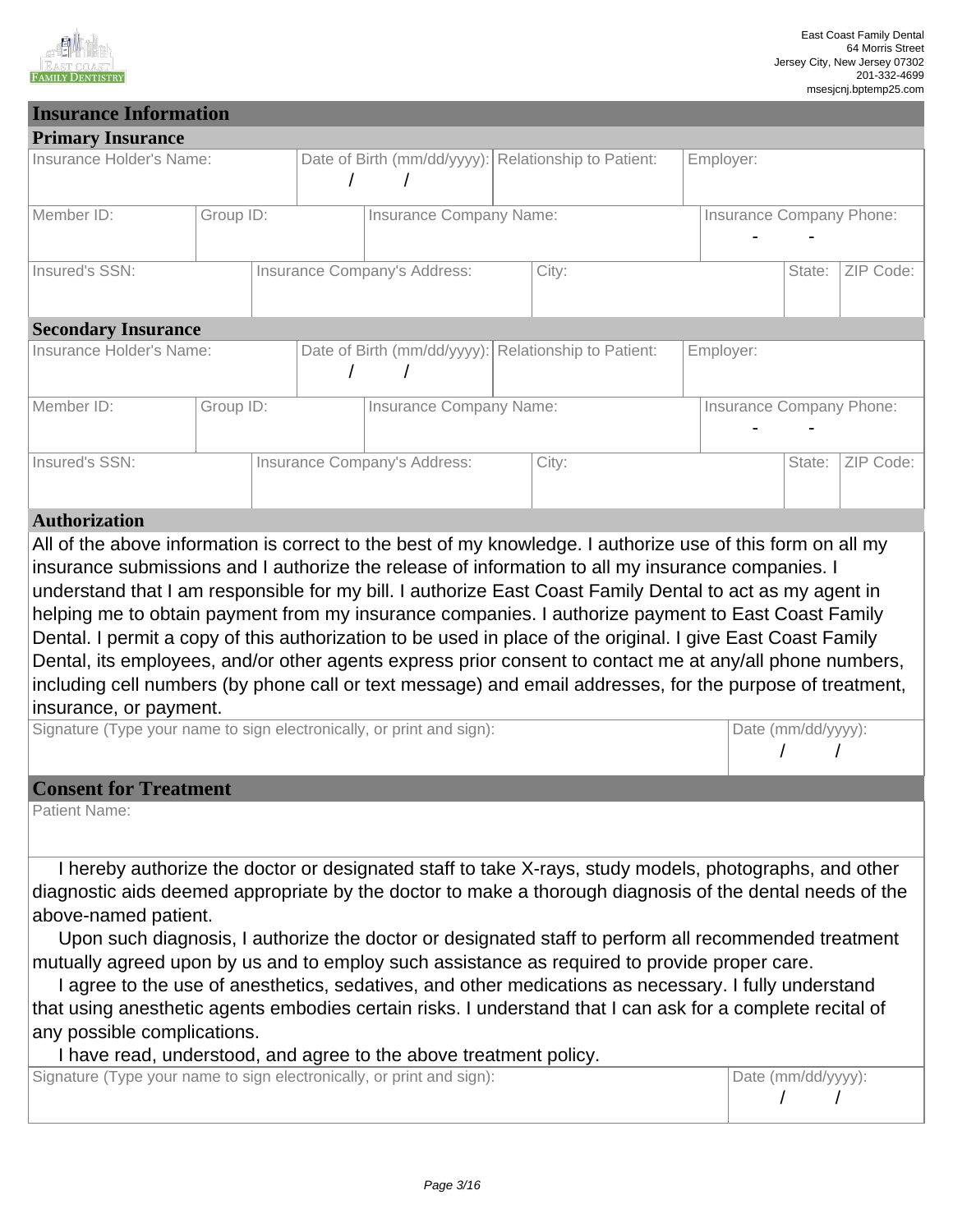

| <b>Payment</b>                                                                                                                                                                                                                                                                                                                                                                                                        |                                                                                                                       |                                                                                                                                             |                                                                                                                                                 |                                                                                                                                                            |  |  |  |
|-----------------------------------------------------------------------------------------------------------------------------------------------------------------------------------------------------------------------------------------------------------------------------------------------------------------------------------------------------------------------------------------------------------------------|-----------------------------------------------------------------------------------------------------------------------|---------------------------------------------------------------------------------------------------------------------------------------------|-------------------------------------------------------------------------------------------------------------------------------------------------|------------------------------------------------------------------------------------------------------------------------------------------------------------|--|--|--|
|                                                                                                                                                                                                                                                                                                                                                                                                                       | Does the person responsible for the account already have an account with this office? $\bigcirc$ Yes<br>$\bigcirc$ No |                                                                                                                                             |                                                                                                                                                 |                                                                                                                                                            |  |  |  |
| <b>Payment Method</b>                                                                                                                                                                                                                                                                                                                                                                                                 |                                                                                                                       |                                                                                                                                             |                                                                                                                                                 |                                                                                                                                                            |  |  |  |
| method of payment below.                                                                                                                                                                                                                                                                                                                                                                                              |                                                                                                                       |                                                                                                                                             |                                                                                                                                                 | Notice: Payment is due at the time of service unless alternative arrangements have been made in advance. Please choose a                                   |  |  |  |
| <b>Payment in Full</b>                                                                                                                                                                                                                                                                                                                                                                                                |                                                                                                                       |                                                                                                                                             |                                                                                                                                                 |                                                                                                                                                            |  |  |  |
| ○ Cash                                                                                                                                                                                                                                                                                                                                                                                                                |                                                                                                                       |                                                                                                                                             |                                                                                                                                                 |                                                                                                                                                            |  |  |  |
| $\bigcirc$ Check                                                                                                                                                                                                                                                                                                                                                                                                      |                                                                                                                       |                                                                                                                                             |                                                                                                                                                 |                                                                                                                                                            |  |  |  |
| O Credit Card                                                                                                                                                                                                                                                                                                                                                                                                         | Type:                                                                                                                 | <b>Credit Card Number:</b>                                                                                                                  | Expiration:<br><b>Card Verification Code:</b><br>VISA/MC/Discover: 3-digit code printed on back<br>/2019<br>AmEx: 4-digit code printed on front |                                                                                                                                                            |  |  |  |
|                                                                                                                                                                                                                                                                                                                                                                                                                       |                                                                                                                       |                                                                                                                                             |                                                                                                                                                 | Your credit card information is kept on file for outstanding account balances.                                                                             |  |  |  |
| <b>Payment Plans</b>                                                                                                                                                                                                                                                                                                                                                                                                  |                                                                                                                       |                                                                                                                                             |                                                                                                                                                 |                                                                                                                                                            |  |  |  |
|                                                                                                                                                                                                                                                                                                                                                                                                                       |                                                                                                                       | Start treatment immediately and pay over time with low monthly payments.                                                                    |                                                                                                                                                 |                                                                                                                                                            |  |  |  |
| ○ CareCredit                                                                                                                                                                                                                                                                                                                                                                                                          |                                                                                                                       | <b>No-Interest Payment Plans</b><br>• Pay for treatment over 6 or 12 months with NO interest.<br>interest will be charged on your purchase. |                                                                                                                                                 | • As long as you pay the low minimum monthly payment each month when due,<br>and the balance in full by the end of the promotional 6- or 12-month term, no |  |  |  |
|                                                                                                                                                                                                                                                                                                                                                                                                                       |                                                                                                                       | <b>Low-Interest Payment Plans</b>                                                                                                           |                                                                                                                                                 |                                                                                                                                                            |  |  |  |
| • Enjoy low monthly payments with the 24, 36, 48, or 60 month extended plans.<br>• The 14.9% APR is lower than average credit cards and makes convenient, fixed,<br>and low minimum monthly payments possible. This option is available for<br>treatment fees of \$1000.00 or more. (\$5000.00 or more for the 60 month plan.)<br>If you choose this option, you can fill out a CareCredit application at our office. |                                                                                                                       |                                                                                                                                             |                                                                                                                                                 |                                                                                                                                                            |  |  |  |
|                                                                                                                                                                                                                                                                                                                                                                                                                       |                                                                                                                       | Would you like to discuss our office's financial policy? $\bigcirc$ Yes                                                                     | ONo                                                                                                                                             |                                                                                                                                                            |  |  |  |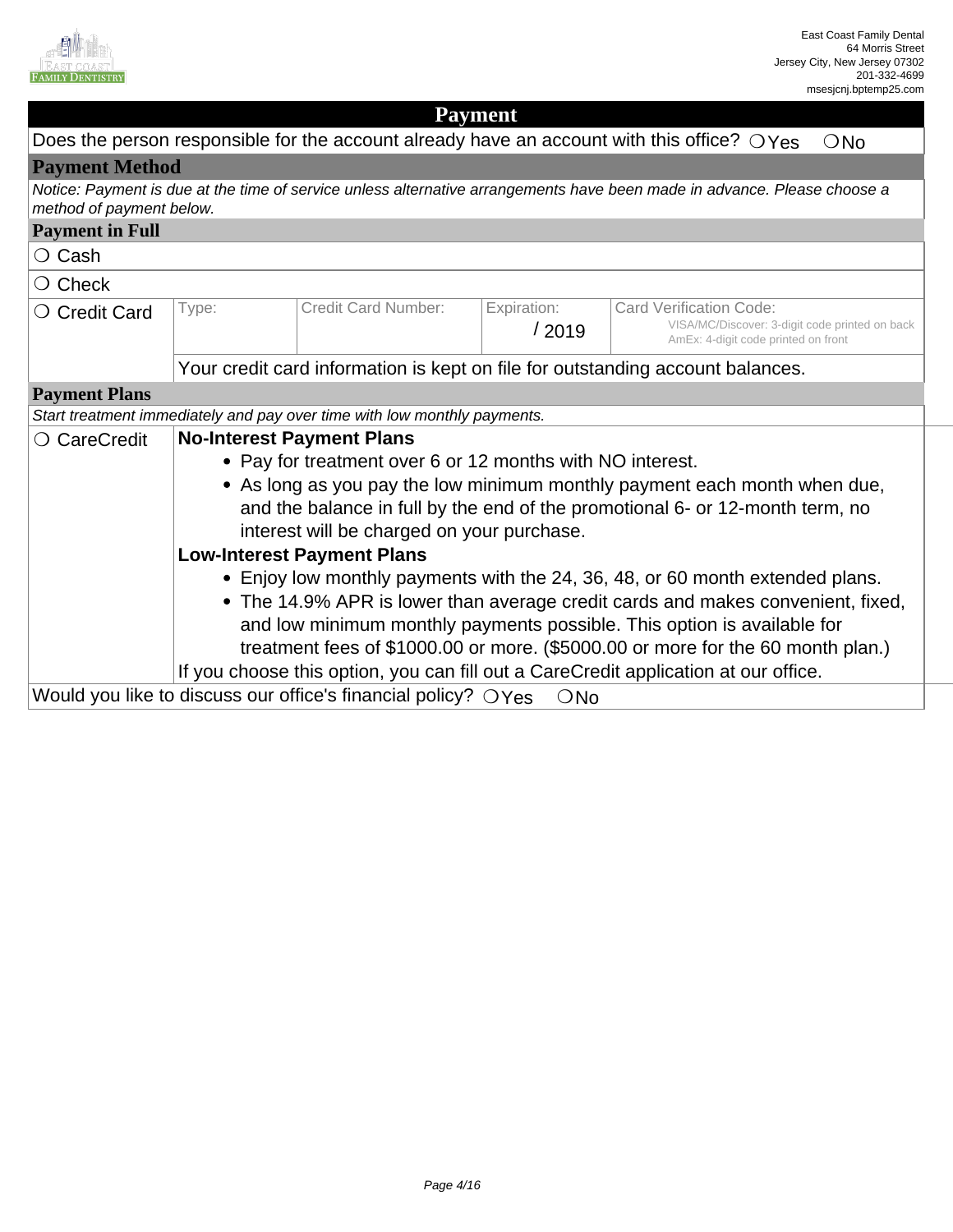

## **Payment Policies**

Thank you for taking the time to understand our payment policies. For any questions about fees, financial policies, or your responsibilities, please ask one of our office staff for clarification.

#### **For Patients with Dental Insurance**

We accept dental insurance assignments, with the understanding that any uninsured portion not covered by your insurance plan is to be paid by you at the time of service. As a courtesy, our office will file all applicable insurance forms. Please note that although we strive to provide accurate information, such information is not a guarantee of payment or eligibility with your insurance company and is only an estimate. Your dental insurance plan is a contract between you, your employer, and the insurance company. Depending on your specific insurance plan, your dental insurance may not fully cover our office dental fees for the services we render. The difference between our office dental fees and your insurance reimbursement is your responsibility.

#### **Returned Checks**

Personal checks that are returned due to "insufficient funds" are subject to a \$25.00 service fee. **Service Charge**

Payment is due at each appointment. I agree to pay any outstanding insurance balance within 60 days. If I do not pay the entire new balance within 60 days of the monthly billing date, a service charge will be added to the account for the current monthly billing period. The service charge will be a periodic rate of 1.5% per month (or a minimum charge of \$2.50 for a minimum balance of \$25.00) which is an annual percentage rate of 18% applied to the last month's balance. In case of default of payment, I promise to pay any legal interest on the balance due, together with any collection costs and reasonable attorney fees incurred to effect collection of this account balance or any future accounts. Please be advised that there is a \$50.00 fee charged for missed or broken appointments without 24 hours notice. To avoid this charge, kindly give us a minimum of 24 hours notice for any appointment cancellation. Feel free to contact us at any time with questions you may have.

### **X-Ray/Records Release**

There is a fee of \$25.00 for any release of X-rays and/or records.

#### **Minors**

Adult patients are responsible for full payment at time of service. The adult accompanying a minor is responsible for payment. This office will not bill a non-custodial parent for services delivered to a minor. For unaccompanied minors, treatment may be denied unless charges have been pre-approved to a credit card or other payment arrangements have been made.

#### **Authorization**

Patient Name:

I hereby authorize payment directly to East Coast Family Dental of the group insurance benefits otherwise payable to me. I understand that I am responsible for all costs of the above-named patient's dental treatment. The information on the page and the dental/medical histories are correct to the best of my knowledge. I grant the right to East Coast Family Dental to release the patient's dental and/or medical histories and other information about the patient's dental treatment to third-party payers and/or other health professionals.

Signature (Type your name to sign electronically, or print and sign): Date (mm/dd/yyyy):

 $\overline{\phantom{0}}$ 

2019

 $\overline{\phantom{0}}$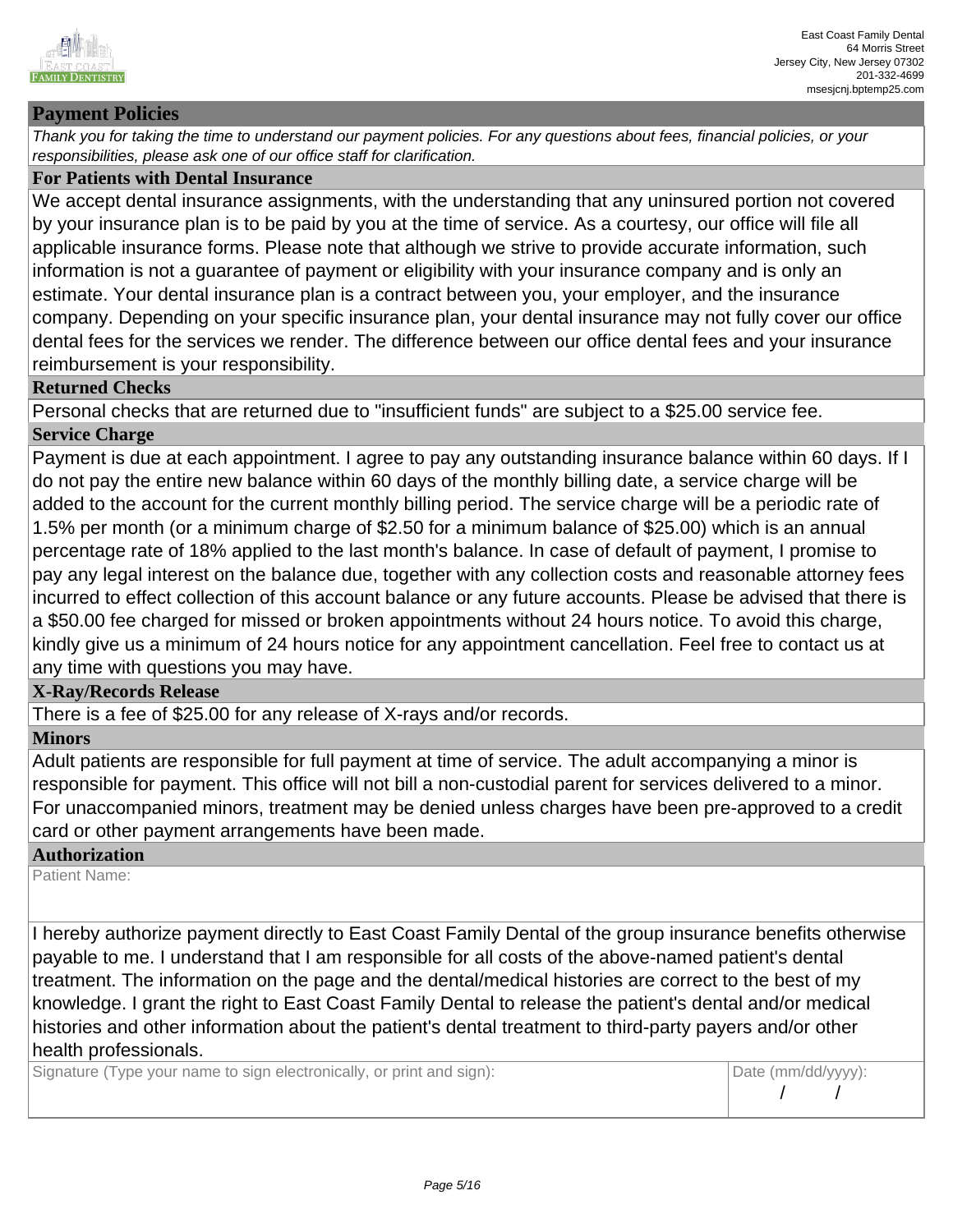

| <b>Dental History</b>                                                                       |                                                  |                                             |               |                          |                                                  |                  |                            |                               |
|---------------------------------------------------------------------------------------------|--------------------------------------------------|---------------------------------------------|---------------|--------------------------|--------------------------------------------------|------------------|----------------------------|-------------------------------|
| <b>Previous Dentist</b>                                                                     |                                                  |                                             |               |                          |                                                  |                  |                            |                               |
| <b>Dentist Name:</b>                                                                        |                                                  | <b>Dental Practice Name:</b>                |               |                          |                                                  | Phone:           |                            |                               |
|                                                                                             |                                                  |                                             |               |                          |                                                  |                  |                            |                               |
| Address:                                                                                    |                                                  |                                             |               | City:                    |                                                  |                  | State:                     | ZIP Code:                     |
|                                                                                             |                                                  |                                             |               |                          |                                                  |                  |                            |                               |
| What did you like about your last dentist?                                                  |                                                  |                                             |               |                          | What caused you to leave your last dentist?      |                  |                            |                               |
|                                                                                             |                                                  |                                             |               |                          |                                                  |                  |                            |                               |
|                                                                                             |                                                  |                                             |               |                          |                                                  |                  |                            |                               |
|                                                                                             |                                                  |                                             |               |                          |                                                  |                  |                            |                               |
| <b>Last Dental Visit</b><br>Last Dental Visit (m/y):                                        | What were you treated for?                       |                                             |               |                          |                                                  |                  |                            | Treatment complete?           |
|                                                                                             |                                                  |                                             |               |                          |                                                  |                  | $\bigcirc$ Yes             | ONo                           |
|                                                                                             |                                                  |                                             |               |                          |                                                  |                  |                            |                               |
| What was done at your last dental visit?                                                    |                                                  |                                             | Last X-Rays:  |                          | Last Full-Mouth X-Rays:                          |                  |                            | Last Cleaning:                |
|                                                                                             |                                                  |                                             |               |                          |                                                  |                  |                            |                               |
| <b>Dental Hygiene</b>                                                                       |                                                  |                                             |               |                          |                                                  |                  |                            |                               |
| How often do you visit a dentist?                                                           |                                                  | Do you brush your teeth? If yes, how often? |               |                          | Do you floss? If yes, how often?                 |                  |                            |                               |
| Regularly                                                                                   | Yes                                              | After every meal                            |               |                          | Yes                                              | After every meal |                            |                               |
| Please list other dental hygiene aids (Interplak, toothpicks, etc.) that you use:           |                                                  |                                             |               |                          | Are you interested in regular hygiene cleanings? |                  |                            |                               |
|                                                                                             |                                                  |                                             |               | Yes                      |                                                  |                  |                            |                               |
| <b>Today's Visit</b>                                                                        |                                                  |                                             |               |                          |                                                  |                  |                            |                               |
| Do you have any dental problems, pain, or discomfort at this time? If yes, please describe: |                                                  |                                             |               |                          |                                                  |                  |                            |                               |
| Yes                                                                                         |                                                  |                                             |               |                          |                                                  |                  |                            |                               |
| What is the main reason for your visit today?                                               |                                                  |                                             |               |                          |                                                  |                  |                            |                               |
| □ Tooth Pain                                                                                | $\Box$ Check-up $\Box$ Cleaning $\Box$ Whitening |                                             |               |                          | □ Cosmetic Dentistry                             |                  |                            |                               |
| □ Sedation Dentistry □ Restorative Dentistry                                                |                                                  |                                             | $\Box$ Other: |                          |                                                  |                  |                            |                               |
| What would you like to learn more about?                                                    |                                                  |                                             |               |                          |                                                  |                  |                            |                               |
| $\Box$ Whitening<br>□ Cosmetic Dentistry                                                    |                                                  | $\Box$ Sedation Dentistry                   |               | $\Box$ Implants          |                                                  | $\Box$ Bridges   | $\Box$ Veneers             |                               |
| □ Other:<br>$\Box$ Dentures                                                                 |                                                  |                                             |               |                          |                                                  |                  |                            |                               |
| <b>Dental Concerns</b>                                                                      |                                                  |                                             |               |                          |                                                  |                  |                            |                               |
| Check all that apply.                                                                       |                                                  |                                             |               |                          |                                                  |                  |                            |                               |
| <b>Teeth</b>                                                                                |                                                  |                                             |               |                          |                                                  |                  |                            |                               |
| □ Broken or chipped                                                                         | □ Loose/missing filling                          |                                             |               | $\Box$ Missing teeth     |                                                  |                  | $\Box$ Sensitive to sweets |                               |
| □ Crooked                                                                                   | $\Box$ Loose teeth                               |                                             |               | $\Box$ Mouth sores       |                                                  |                  |                            | $\Box$ Blisters on lips/mouth |
| $\Box$ Decay                                                                                | $\Box$ Tooth pain                                |                                             |               | □ Sensitive to cold      |                                                  |                  |                            | □ Orthodontic treatment       |
| $\Box$ Difficulty chewing                                                                   | $\Box$ Food trap areas                           |                                             |               | $\Box$ Sensitive to heat |                                                  |                  | $\Box$ Bad taste in mouth  |                               |
| Discolored<br><b>Gums</b>                                                                   | $\Box$ Grinding or clenching                     |                                             |               |                          | $\Box$ Sensitive when biting                     |                  |                            |                               |
| $\square$ Bad breath                                                                        | □ Abscessed                                      |                                             | $\Box$ Sore   |                          |                                                  |                  | $\Box$ Receding            |                               |
| $\Box$ Red (discolored)                                                                     | $\Box$ Bleeding                                  |                                             | □ Swollen     |                          |                                                  |                  | □ Periodontal treatment    |                               |
|                                                                                             |                                                  |                                             |               |                          |                                                  |                  |                            |                               |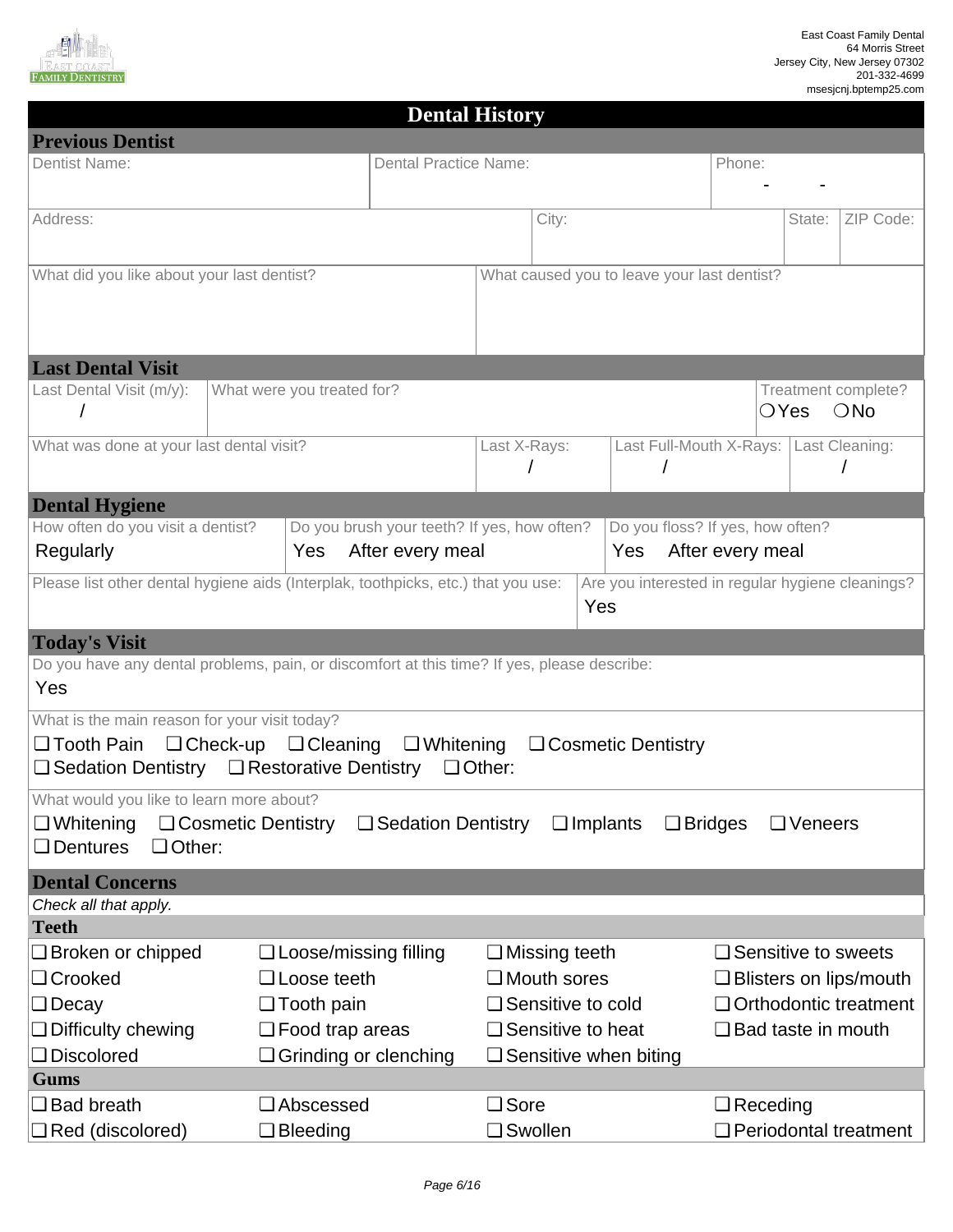|                                                                                                           |                                                                                                                                                                                                 |                        |                                                                           |                                                                                                            | East Coast Family Dental<br>64 Morris Street<br>Jersey City, New Jersey 07302<br>201-332-4699<br>msesjcnj.bptemp25.com |
|-----------------------------------------------------------------------------------------------------------|-------------------------------------------------------------------------------------------------------------------------------------------------------------------------------------------------|------------------------|---------------------------------------------------------------------------|------------------------------------------------------------------------------------------------------------|------------------------------------------------------------------------------------------------------------------------|
| <b>Facial/Jaw Pain</b>                                                                                    |                                                                                                                                                                                                 |                        |                                                                           |                                                                                                            |                                                                                                                        |
|                                                                                                           | $\Box$ Frequent headaches                                                                                                                                                                       | $\Box$ Pain in temples |                                                                           | $\Box$ Jaw injury                                                                                          | $\Box$ Pain around ear                                                                                                 |
| $\Box$ Avoid certain foods                                                                                |                                                                                                                                                                                                 |                        | $\Box$ Jaw locks open/closed                                              | $\Box$ Head injury                                                                                         |                                                                                                                        |
| $\Box$ Popping/clicking                                                                                   |                                                                                                                                                                                                 | $\Box$ Pain in jaw     |                                                                           | $\Box$ Neck injury                                                                                         |                                                                                                                        |
| <b>Other Concerns</b>                                                                                     |                                                                                                                                                                                                 |                        |                                                                           |                                                                                                            |                                                                                                                        |
| □ Smoking/dipping                                                                                         |                                                                                                                                                                                                 |                        | Orthodontic treatment                                                     |                                                                                                            | $\Box$ Snoring                                                                                                         |
| $\Box$ Biting cheeks or lip                                                                               |                                                                                                                                                                                                 |                        | $\Box$ Burning tongue                                                     |                                                                                                            | $\Box$ Teeth straightening                                                                                             |
| □ Popping/clicking                                                                                        |                                                                                                                                                                                                 |                        | $\Box$ Tooth replacement                                                  |                                                                                                            | $\Box$ Retainer                                                                                                        |
| $\square$ TMJ                                                                                             |                                                                                                                                                                                                 |                        | $\Box$ Fractured tooth syndrome                                           |                                                                                                            | $\Box$ Dry mouth                                                                                                       |
|                                                                                                           | □ Tooth-colored fillings                                                                                                                                                                        |                        | $\Box$ CPAP                                                               |                                                                                                            | $\Box$ Wisdom teeth extraction                                                                                         |
| $\Box$ Wisdom teeth                                                                                       |                                                                                                                                                                                                 |                        | $\Box$ Implants - Tooth #:                                                |                                                                                                            | □ Cosmetics                                                                                                            |
| $\Box$ Nail-biting                                                                                        |                                                                                                                                                                                                 |                        | $\Box$ Jaw locks open/closed                                              |                                                                                                            | □ Smile makeover                                                                                                       |
| $\Box$ Sleep apnea                                                                                        |                                                                                                                                                                                                 |                        | $\Box$ Stain                                                              |                                                                                                            | $\Box$ Dental phobias                                                                                                  |
|                                                                                                           | $\Box$ Limited orthodontics                                                                                                                                                                     |                        | $\Box$ Chew on one side                                                   |                                                                                                            |                                                                                                                        |
|                                                                                                           |                                                                                                                                                                                                 |                        | Does food tend to get caught between your teeth? If yes, where?           |                                                                                                            |                                                                                                                        |
| Yes                                                                                                       |                                                                                                                                                                                                 |                        |                                                                           |                                                                                                            |                                                                                                                        |
|                                                                                                           |                                                                                                                                                                                                 |                        |                                                                           | Do you hold foreign objects (pencils, pipe, pins, nails, fingernails, etc.) with your teeth? If yes, what? |                                                                                                                        |
| Yes                                                                                                       |                                                                                                                                                                                                 |                        |                                                                           |                                                                                                            |                                                                                                                        |
| Have you ever had:                                                                                        |                                                                                                                                                                                                 |                        |                                                                           |                                                                                                            |                                                                                                                        |
| Check all that apply.                                                                                     |                                                                                                                                                                                                 |                        |                                                                           |                                                                                                            |                                                                                                                        |
|                                                                                                           | □ Orthodontic treatment                                                                                                                                                                         |                        | <b>D</b> Periodontal treatment                                            |                                                                                                            | $\Box$ Your bite adjusted                                                                                              |
| $\Box$ Oral surgery                                                                                       |                                                                                                                                                                                                 |                        | □ Your teeth ground                                                       |                                                                                                            | $\Box$ A bite plate or mouth guard                                                                                     |
|                                                                                                           |                                                                                                                                                                                                 |                        |                                                                           |                                                                                                            |                                                                                                                        |
|                                                                                                           |                                                                                                                                                                                                 |                        | $\Box$ Any canker sores or cold sores on your lips, tongue, gums, or body |                                                                                                            |                                                                                                                        |
|                                                                                                           |                                                                                                                                                                                                 |                        |                                                                           | □ A serious injury to the mouth or head? If yes, please describe including cause:                          |                                                                                                                        |
| <b>Ratings</b>                                                                                            |                                                                                                                                                                                                 |                        |                                                                           |                                                                                                            |                                                                                                                        |
| $\begin{array}{cccccc} 1 & 2 & 3 & 4 & 5 \\ 0 & 0 & 0 & 0 & 0 \end{array}$                                |                                                                                                                                                                                                 |                        |                                                                           |                                                                                                            | On a scale of 1-5 (1 bad, 5 good), please rate how you feel your overall dental health is.                             |
| $\frac{1}{9}$ $\frac{2}{9}$ $\frac{3}{9}$ $\frac{4}{9}$ $\frac{5}{9}$                                     | your teeth cleaned.                                                                                                                                                                             |                        |                                                                           |                                                                                                            | On a scale of 1-5 (1 bad, 5 faithful), over the last ten years, rate how faithfully you have had                       |
| $\frac{1}{0}$ $\frac{2}{0}$ $\frac{3}{0}$ $\frac{4}{0}$ $\frac{5}{0}$                                     | On a scale of 1-5 (1 not sensitive, 5 very sensitive), what is your level of sensitivity to dental<br>procedures?                                                                               |                        |                                                                           |                                                                                                            |                                                                                                                        |
| $\begin{array}{cccccc}\n\frac{1}{2} & \frac{2}{2} & \frac{3}{2} & \frac{4}{2} & \frac{5}{2}\n\end{array}$ | On a scale of 1-5 (1 not sensitive, 5 very sensitive), what is your sensitivity to dental cleaning<br>appointments?                                                                             |                        |                                                                           |                                                                                                            |                                                                                                                        |
| $\frac{1}{9}$ $\frac{2}{9}$ $\frac{3}{9}$ $\frac{4}{9}$ $\frac{5}{9}$                                     |                                                                                                                                                                                                 |                        |                                                                           |                                                                                                            | On a scale of 1-5 (1 unhappy, 5 very happy), rate how you feel about the look of your smile.                           |
| $1\ 2\ 3\ 4\ 5$                                                                                           |                                                                                                                                                                                                 |                        |                                                                           |                                                                                                            |                                                                                                                        |
| $\begin{array}{ c c c c c }\n\hline\n1 & 2 & 3 & 4 & 5 \\ \hline\n0 & 0 & 0 & 0 & 0\n\end{array}$         | On a scale of 1-5 (1 poor, 5 great), how do you rate your quality of sleep?<br>On a scale of 1-5 (1 being low, 5 being high), if you snore, how would you rate the severity of<br>your snoring? |                        |                                                                           |                                                                                                            |                                                                                                                        |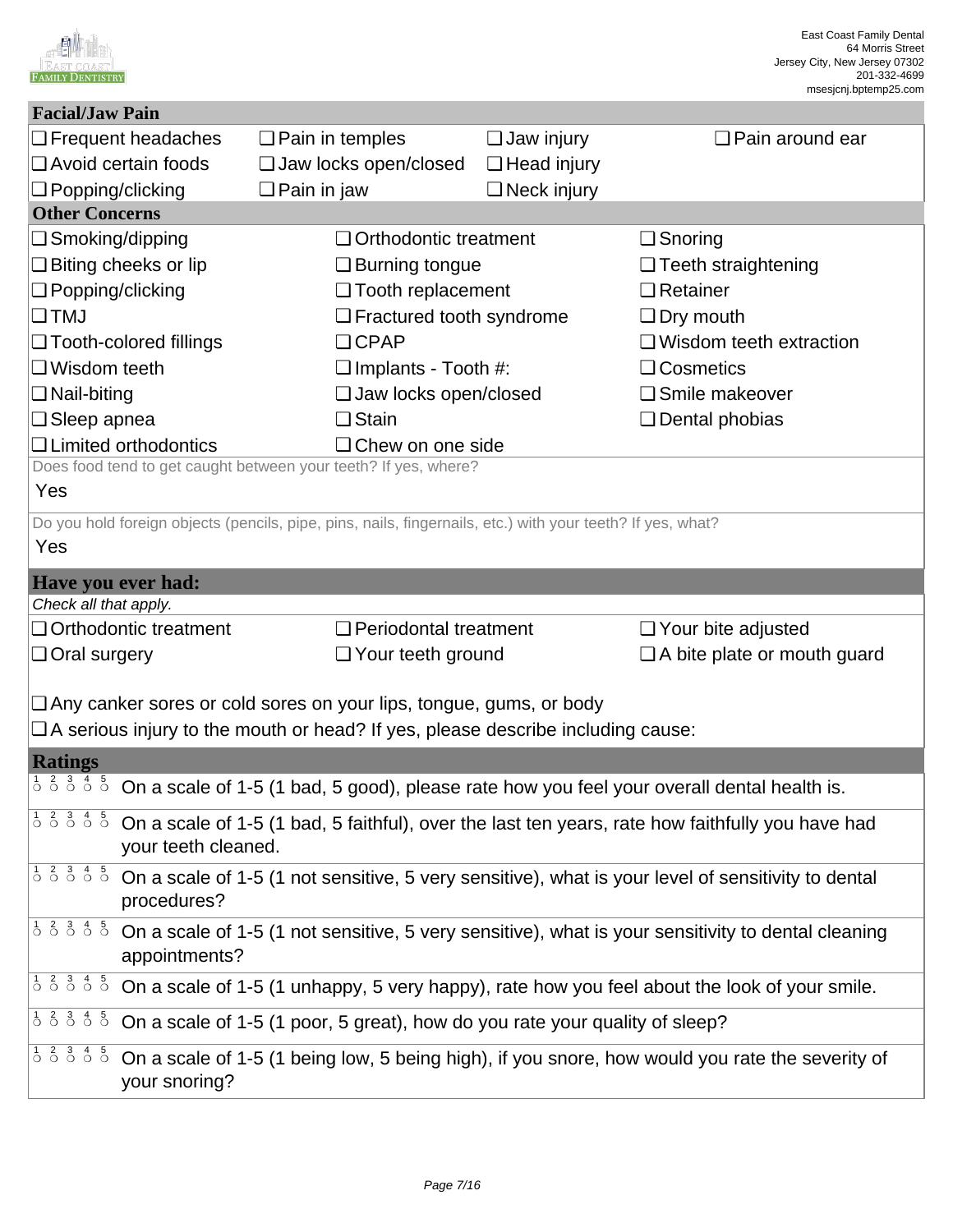

| <b>Miscellaneous</b>                                                                                                                                     |                                                                           |  |             |                                                  |        |           |  |
|----------------------------------------------------------------------------------------------------------------------------------------------------------|---------------------------------------------------------------------------|--|-------------|--------------------------------------------------|--------|-----------|--|
| Has fear ever been an issue for you in a dental office? $\bigcirc$ Yes<br>ONo                                                                            |                                                                           |  |             |                                                  |        |           |  |
|                                                                                                                                                          | Has time ever been a factor in getting your dental work done? OYes<br>ONo |  |             |                                                  |        |           |  |
| Has the cost of dental treatment been a concern for you? $OYes$ $ONo$                                                                                    |                                                                           |  |             |                                                  |        |           |  |
| If yes, how can we help?                                                                                                                                 |                                                                           |  |             |                                                  |        |           |  |
| Tell us about your good dental experiences/visits:                                                                                                       |                                                                           |  |             | Tell us about your bad dental experiences/fears: |        |           |  |
| What do you like most about your teeth/smile?                                                                                                            |                                                                           |  |             |                                                  |        |           |  |
| Is there anything you don't like about your teeth/smile?                                                                                                 |                                                                           |  |             |                                                  |        |           |  |
| Is there anything you'd like to change about your teeth/smile?                                                                                           |                                                                           |  |             |                                                  |        |           |  |
| What are your long-term dental goals? How would you like your teeth to feel and look?                                                                    |                                                                           |  |             |                                                  |        |           |  |
| What are your short-term dental goals?                                                                                                                   |                                                                           |  |             |                                                  |        |           |  |
| Do you have any upcoming event or circumstances (such as weddings, major surgeries, etc.) we should/need to know about? If<br>yes, what and when?<br>Yes |                                                                           |  |             |                                                  |        |           |  |
| Is there anything else you feel we should know?                                                                                                          |                                                                           |  |             |                                                  |        |           |  |
|                                                                                                                                                          | <b>Medical History</b>                                                    |  |             |                                                  |        |           |  |
| How is your general health? OGood                                                                                                                        | OFair<br>$O$ Poor                                                         |  |             |                                                  |        |           |  |
| Are you currently under medical treatment? If yes, what for?<br>Yes                                                                                      |                                                                           |  |             |                                                  |        |           |  |
| Do you require antibiotic pre-medication for your dental work? If yes, what for?<br>Yes                                                                  |                                                                           |  |             |                                                  |        |           |  |
| Physician's Name:                                                                                                                                        | Phone:                                                                    |  | Last Visit: |                                                  |        |           |  |
| Address:                                                                                                                                                 |                                                                           |  | City:       |                                                  | State: | ZIP Code: |  |
| Do we have permission to contact your doctor regarding your care? $\bigcirc$ Yes<br>ONo                                                                  |                                                                           |  |             |                                                  |        |           |  |
|                                                                                                                                                          |                                                                           |  |             |                                                  |        |           |  |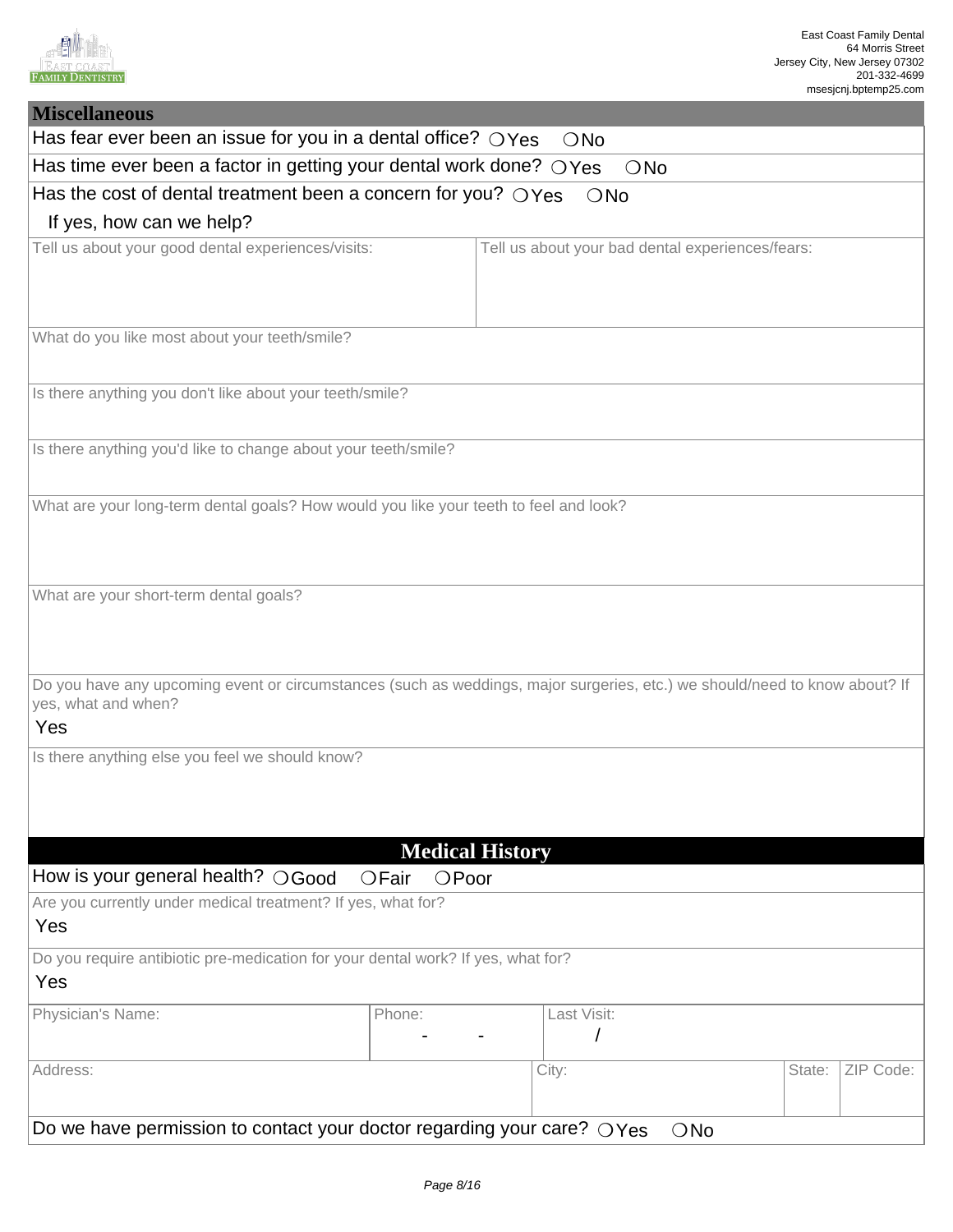

## **Have you ever had:** Check all that apply.

| $\Box$ Arthritis                 | $\Box$ Seizures                   | □ Abnormal bleeding                                                                | $\Box$ Recent weight loss              |
|----------------------------------|-----------------------------------|------------------------------------------------------------------------------------|----------------------------------------|
| $\Box$ Arteriosclerosis          | $\Box$ Fainting                   | $\Box$ Ulcers/colitis                                                              | $\Box$ Rheumatism                      |
| $\Box$ Birth defects             | $\Box$ Hearing disorders          | <b>Difficulty breathing</b>                                                        | $\Box$ Scarlet fever                   |
| □ Cancer<br>□ Emotional problems | $\Box$ High or low blood<br>sugar | $\Box$ Hospitalized for any<br>reason                                              | $\Box$ Sexually transmitted<br>disease |
| $\Box$ Head or face injury       | $\Box$ Hypotension (low           | $\Box$ Emphysema                                                                   | □ Sickle cell anemia                   |
| $\Box$ Heart murmur/trouble      | blood pressure)                   | □ Glaucoma                                                                         | □ Sinus trouble                        |
| $\Box$ History of substance      | □ Nervous disorder                | □ Thyroid disease                                                                  | □ Tattoos/body piercing                |
| abuse/drug addiction             | $\Box$ Rheumatic fever            | $\Box$ Angina                                                                      | $\Box$ TMD/TMJ (jaw pain)              |
| $\Box$ Kidney problems           | $\Box$ Heart attack/stroke        | Artificial hip/joints                                                              | $\Box$ X-ray or cobalt                 |
| $\Box$ Numbness of arms or       | $\Box$ Heart surgery              | □ Gout                                                                             | treatment                              |
| hands                            | $\Box$ Pacemaker                  | $\Box$ Chest pain                                                                  | □ Yellow jaundice                      |
| $\Box$ Swollen, still painful    | $\Box$ Artificial valves          | □ Circulatory problems                                                             | □ Chronic fatigue                      |
| joints                           | □ Congenital heart                | □ Cold sores                                                                       | syndrome                               |
| $\Box$ Allergies                 | defect                            | $\Box$ Congenital heart                                                            | $\Box$ Cough-persistent or             |
| l <b>❑</b> Asthma                | $\Box$ Mitral valve prolapse      | lesion                                                                             | bloody                                 |
| □ Blood disease                  | $\Box$ Artificial bones/joints    | □ Cortisone medicine                                                               | $\Box$ Latex sensitivity               |
| $\Box$ Diabetes                  | $\Box$ Shingles                   | $\Box$ Convulsions                                                                 | □ Smoker                               |
| $\Box$ Endocrine problems        | $\Box$ HIV/AIDS                   | $\Box$ Herpes                                                                      | □ Swelling of feet/ankles              |
| $\Box$ Intestinal disorders      | $\Box$ Blood transfusions         | $\Box$ Leukemia                                                                    | $\Box$ Swollen neck glands             |
| $\Box$ Hepatitis A, B, or C      | $\Box$ Fever blisters             | $\Box$ Excessive thirst                                                            | $\Box$ Tonsillitis                     |
| □ Hypertension (high             | $\Box$ Sinus problems             | $\Box$ Hay fever                                                                   | □ Tumor or growth on                   |
| blood pressure)                  | $\Box$ Severe/frequent            | □ Heart disease                                                                    | head/neck                              |
| $\Box$ Liver problems            | headaches                         | □ Hives/skin rash                                                                  | $\Box$ Easily winded                   |
| <b>D</b> Pneumonia               | $\Box$ Cancer/chemotherapy        | □ Hypoglycemia                                                                     | $\Box$ Anaphylaxis                     |
| $\Box$ Shortness of breath       | $\Box$ Radiation treatments       | $\Box$ Irregular heartbeat                                                         | □ Alzheimer's disease                  |
| ∣❑ Anemia                        | $\Box$ Psychiatric problems       | □ Lung disease                                                                     | $\Box$ Frequent diarrhea               |
| $\Box$ Bruise easily             | $\Box$ Tuberculosis               | □ Osteoporosis                                                                     | <b>Genital herpes</b>                  |
| $\Box$ Dizziness                 | □ Venereal disease                | $\Box$ Pain in jaw joints                                                          | $\Box$ Renal dialysis                  |
| $\Box$ Epilepsy                  | $\Box$ Hemophilia                 | <b>Q</b> Parathyroid disease                                                       | $\Box$ Spina bifida                    |
|                                  |                                   | Have you ever had an adverse reaction or allergies to any medication or substance? |                                        |
| Check all that apply.            |                                   |                                                                                    |                                        |
| $\Box$ Acrylic                   | $\Box$ Dental anesthetics         | $\Box$ Nitrous oxide                                                               | $\Box$ Tetracycline                    |
| $\Box$ Aspirin                   | $\Box$ Erythromycin               | □ Novocaine                                                                        | $\Box$ Valium                          |
| $\Box$ Barbiturates (sleeping    | $\Box$ Iodine                     | $\Box$ Penicillin/antibiotics                                                      | $\Box$ Xylocaine                       |
| pills)                           | □ Latex rubber                    | □ Sedatives                                                                        |                                        |
| □ Codeine                        | $\Box$ Metals                     | $\Box$ Sulfa drugs                                                                 |                                        |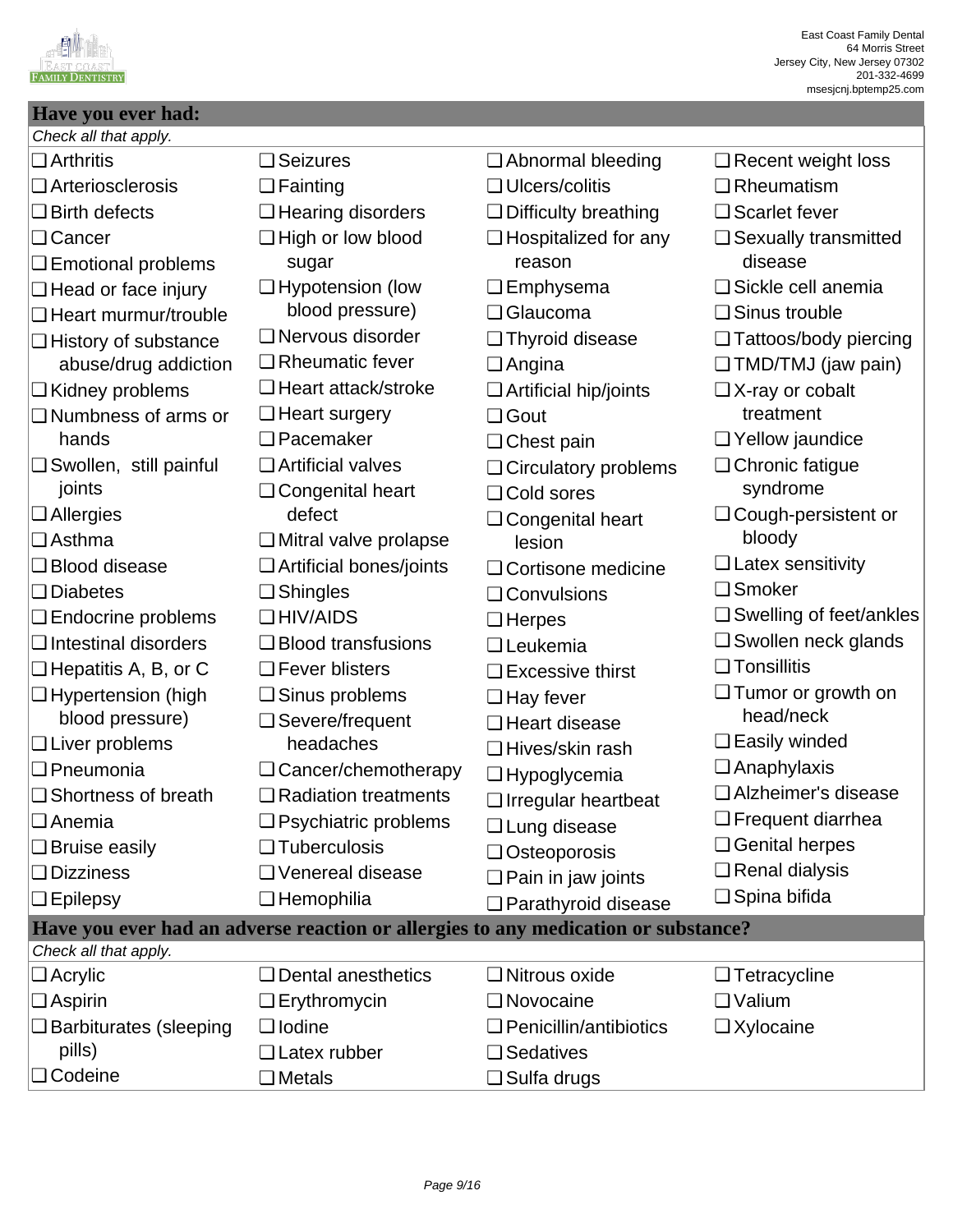

Are you being/have you ever been treated for cancer of any kind? If yes, please explain:

#### Yes

Are you currently taking or have you ever taken any bisphosphonate drugs? These include: alendronate No (Fosamax), clodronate (Ostac, Bonefos), etidronate (Didronel), ibandronate (Boniva), pamidronate (Aredia), risedronate (Actonel), tiludronate (Skelid), zoledronic acid (Zometa).  $\bigcirc$ Yes  $\hspace{0.15cm} \bigcirc$ No

Do you take or have you taken Phen-Fen or Redux?  $\bigcirc$ Yes  $\bigcirc$ No

Do you smoke or chew tobacco?  $\bigcirc$  Yes  $\bigcirc$  No

Do you use alcohol, cocaine, or other drugs?  $\bigcirc$ Yes  $\bigcirc$ No

Do you wear contact lenses?  $\bigcirc Y$ es  $\bigcirc$  No

Are you on a special diet?  $\bigcirc$  Yes  $\hspace{1.5mm}$   $\bigcirc$  No

Have you lost or gained more than 10 pounds in the past year?  $\bigcirc$  Yes  $\bigcirc$  No

Do you use more than two pillows to sleep?  $\bigcirc$  Yes  $\bigcirc$  No

Have you ever had any excessive bleeding requiring special treatment?  $\bigcirc$  Yes  $\hspace{1.5mm}$  ONo

When you walk upstairs or take a walk, do you ever have to stop because of pain in your chest, shortness of breath, or feeling tired?  $\bigcirc$ Yes  $\bigcirc$ No

Have you been treated in a hospital in the last five years?  $\bigcirc$  Yes  $\bigcirc$  No

If female, please mark if you are:

□ Pregnant - If so, please enter your due date or week #:

**□** Trying to get pregnant □ Nursing □ On birth control

Please list all current prescriptions:

Please list any other serious medical conditions, impending operations, or other medical/dental information that may possibly affect your dental treatment:

Do you wish to talk to the dentist privately about any problems/concerns?  $\bigcirc$ Yes  $\bigcirc$ No

All of the above information is correct to the best of my knowledge. I understand that providing incorrect information can be dangerous to my (or patient's) health. It is my responsibility to inform the dental office of any changes in medical status. I understand that the above information is necessary to provide me with dental care in an efficient and safe manner. Should further information be needed, you have my permission to ask the respective health care provider or agency, who may release information to you.

| Signature (Type your name to sign electronically, or print and sign): | Date (mm/dd/yyyy): |
|-----------------------------------------------------------------------|--------------------|
|                                                                       |                    |
|                                                                       |                    |
| l For office use: l                                                   |                    |

2021

2019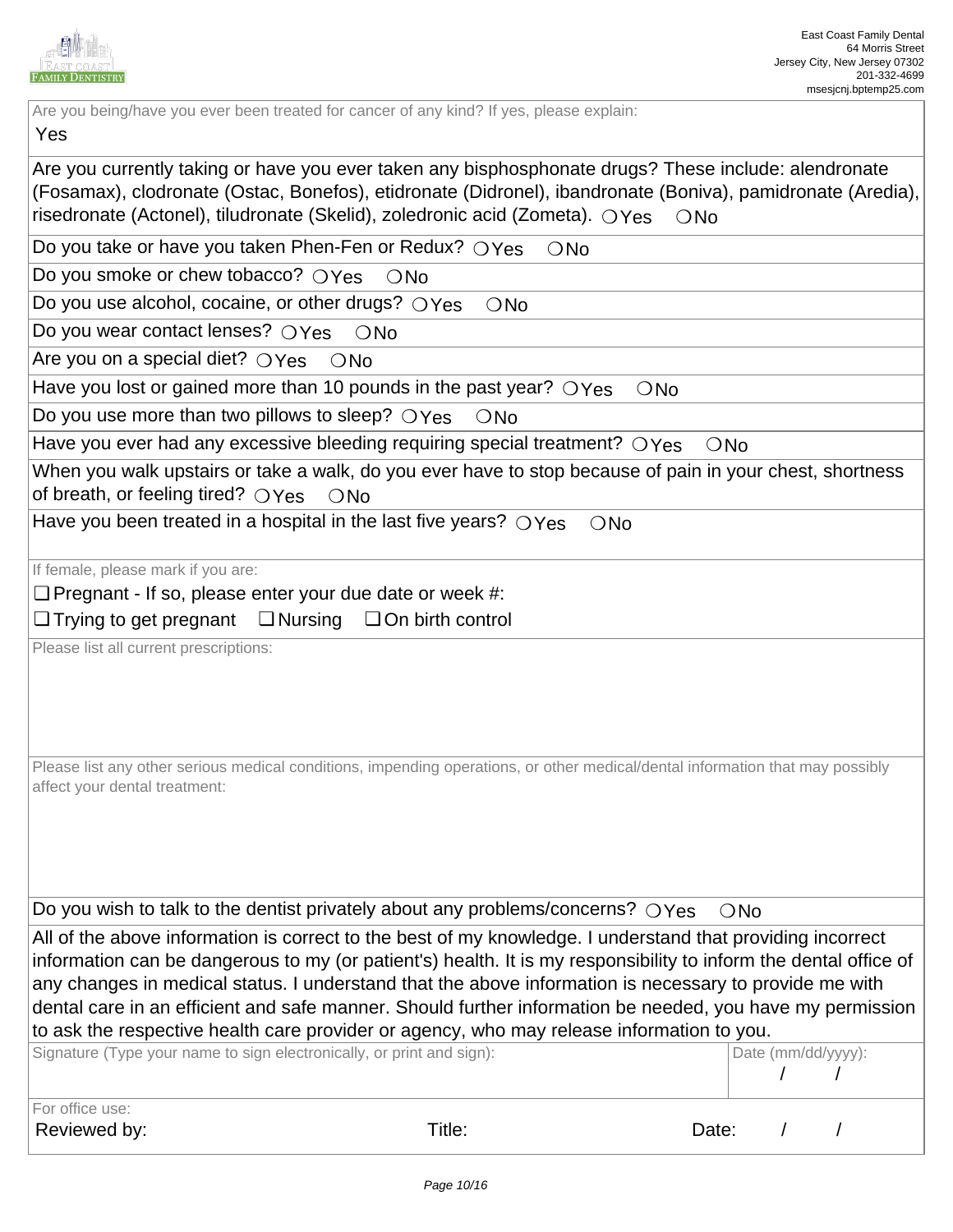

#### **Our Office**

What do you already know about our office and what are your expectations?

What would it take for you to trust us to be your dentist?

We can look at your mouth from 3 different perspectives. This will help us determine how to best treat you and your specific dental needs. What combination of these would you like us to use for your situation?

**□ As a general dentist** □ As a cosmetic dentist □ As a functional (bite, TMJ) dentist

At what point do you want us to initiate treatment for you?

 $\bigcirc$  When something isn't ideal  $\bigcirc$  When something worsens  $\bigcirc$  When my tooth hurts or breaks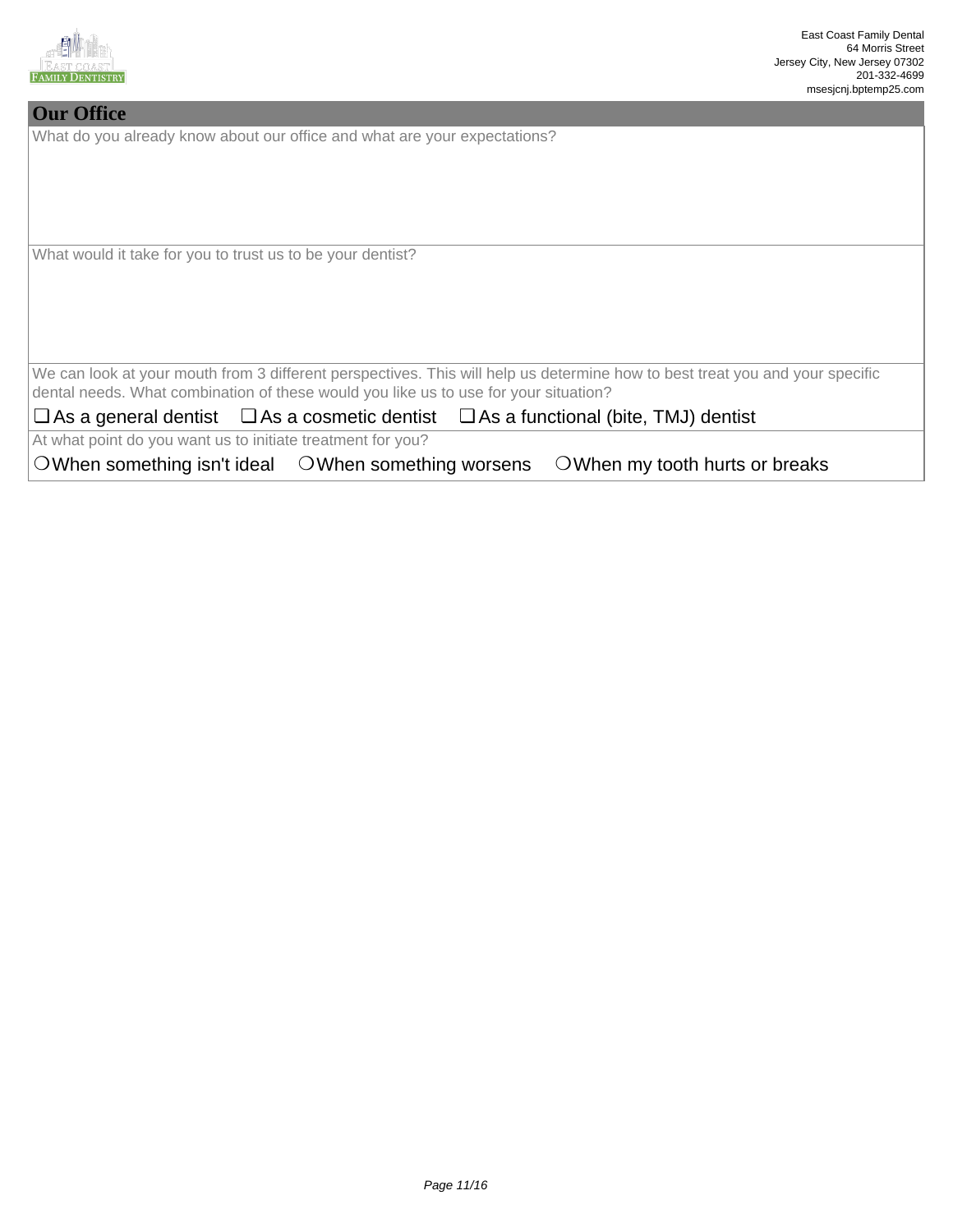

# **HIPAA Notice of Privacy Practices**

 This notice describes how medical information about you may be used and disclosed and how you can get access to this information. Please review the following carefully.

 The Health Insurance Portability & Accountability Act of 1996 (HIPAA) is a federal program that requires that all medical records and other individually identifiable health information used or disclosed by us in any form, whether electronically, on paper, or orally, are kept properly confidential. The Act gives you, the patient, significant new rights to understand and control how your information is used. HIPAA provides penalties for covered entities that misuse personal health information.

 As required by HIPAA, we have prepared this explanation of how we are required to maintain the privacy of your health information and how we may use and disclose your health information.

 We may use and disclose your medical records for several purposes, including treatment, payment, defense of legal matters, to family and friends, and health care operations:

- Treatment includes providing, coordinating, and/or managing health care related services by one or more health care providers. An example of this would include teeth cleaning services.
- Payment includes such activities as obtaining reimbursement for services, confirming coverage, billing or collection activities, and utilization review. An example of this would be sending a claim for your visit to your insurance company for payment.
- Health care operations include the business aspects of running our practice, such as conducting quality assessment and improvement activities, auditing functions, cost-management analysis, and customer service. An example would be an internal quality assessment review. We may also create and distribute de-identified health information by removing all references to individually identifiable information.
- To Your Family and Friends: We may disclose your health information to a family member, friend, or other person to the extent necessary to help with your healthcare or with payment for your healthcare. Before we disclose your health information to these people, we will provide you with an opportunity to object to our use or disclosure. If you are not present, or in the event of your incapacity or an emergency, we will disclose your medical information based on our professional judgment of whether the disclosure would be in your best interest. We may use our professional judgment and our experience with common practice to make reasonable inferences of your best interest in allowing a person to pick up filled prescriptions, medical supplies, X-rays, or other similar forms of health information. We may use or disclose information about you to notify or assist in notifying a person involved in your care, of your location and general condition.

 In some limited situations, the law allows or requires us to use/disclose your health information without your permission. Not all of these situations will apply to us; some may never come up at our office at all. Such uses or disclosures are:

- When a state or federal law mandates that certain health information be reported for a specific purpose
- For public health purposes, such as contagious disease reporting, investigation or surveillance, and notices to and from the federal Food and Drug Administration regarding drugs or medical devices
- Disclosures to governmental authorities about victims of suspected abuse, neglect, or domestic violence
- Uses and disclosures for health oversight activities, such as for the licensing of doctors; for audits by Medicare or Medicaid; or for investigation of possible violations of health care laws
- Disclosures for judicial and administrative proceedings, such as in response to subpoenas or orders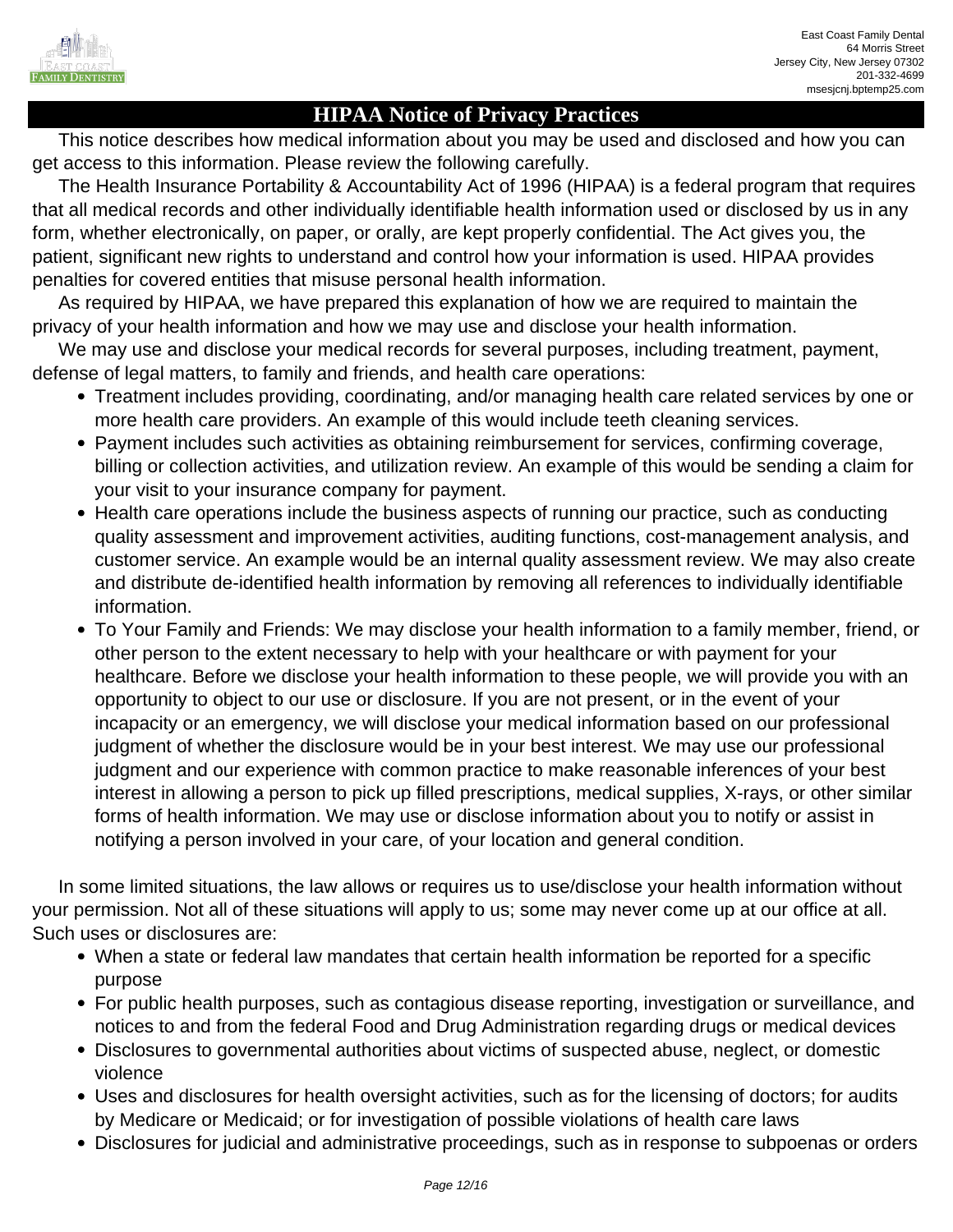

of courts or administrative agencies

- Disclosures for law enforcement purposes, such as to provide information about someone who is or is suspected to be a victim of a crime; to provide information about a crime at our office; or to report a crime that happened somewhere else
- Disclosure to a medical examiner to identify a dead person or to determine the cause of death; or to funeral directors to aid in burial; or to organizations that handle organ or tissue donations
- Uses or disclosures for health-related research
- Uses and disclosures to prevent a serious threat to health or safety
- Uses or disclosures for specialized government functions, such as for the protection of the president or high-ranking government officials; for lawful national intelligence activities; for military purposes; or for the evaluation and health of members of the foreign service
- Disclosures of de-identified information
- Disclosures relating to worker's compensation programs
- Disclosures of a "limited data set" for research, public health, or healthcare operations
- Incidental disclosures that are an unavoidable by-product of permitted uses or disclosures
- Disclosures to "business associations" who perform healthcare operations for our office and who commit to respect the privacy of your health information

 We may contact you to provide appointment reminders or information about treatment alternatives or other health-related benefits and services that may be of interest to you. If you wish to be omitted from any mailings please provide a written notice. Any other uses and disclosures will be made only with your written authorization. You may revoke such authorization in writing and we are required to honor and abide by that written request, except to the extent that we have already taken actions relying on your authorization.

 You have the following rights with respect to your protected health information, which you can exercise by presenting a written request to the Privacy Officer:

- The right to request restrictions on certain uses and disclosures of protected health information, including those related to disclosures to family members, other relatives, close personal friends, or any other person identified by you. We are, however, not required to agree to a requested restriction. If we do agree to a restriction, we must abide by it unless you agree in writing to remove it.
- The right to reasonable requests to receive confidential communications of protected health information from us by alternative means or at alternative locations.
- The right to inspect and copy your protected health information.
- The right to amend your protected health information.
- The right to receive an accounting of disclosures of protected health information.
- The right to obtain a paper copy of this notice from us upon request.

We are required by law to maintain the privacy of your protected health information and provide you with notice of our legal duties and privacy practices with respect to protected health information.

 This notice is effective as of April 3, 2019, and we are required to abide by the terms of the Notice of Privacy Practices currently in effect.

 We reserve the right to change the terms of our Notice of Privacy Practices and to make the new notice provisions effective for all protected health information that we maintain. We will post and you may request a written copy of a revised Notice of Privacy Practices from this office.

 If you think that we have not properly respected the privacy of your health information or that your privacy protections have been violated, you have the right to file a written complaint to us or the U.S.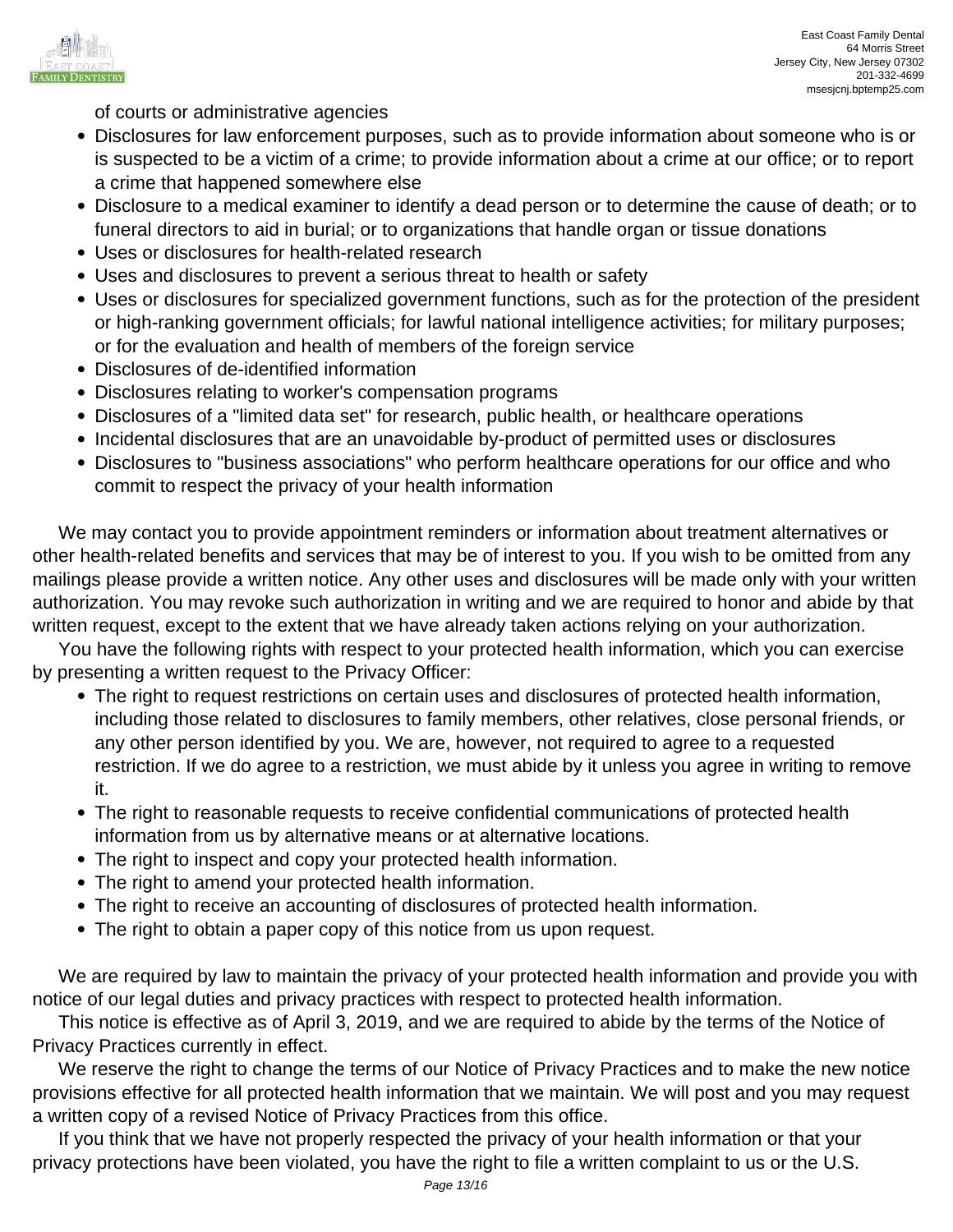

Department of Health and Human Services, Office for Civil Rights, about violations of the provisions of this notice or the policies and procedures of our office. We will not retaliate against you for filing a complaint. For more information about HIPAA and/or to file a complaint, please call or visit or office or contact:

The U.S. Department of Health & Human Services, Office for Civil Rights 200 Independence Avenue, S.W. Washington D.C. 20201 (202) 619-0257 Toll Free: 1-877-696-6775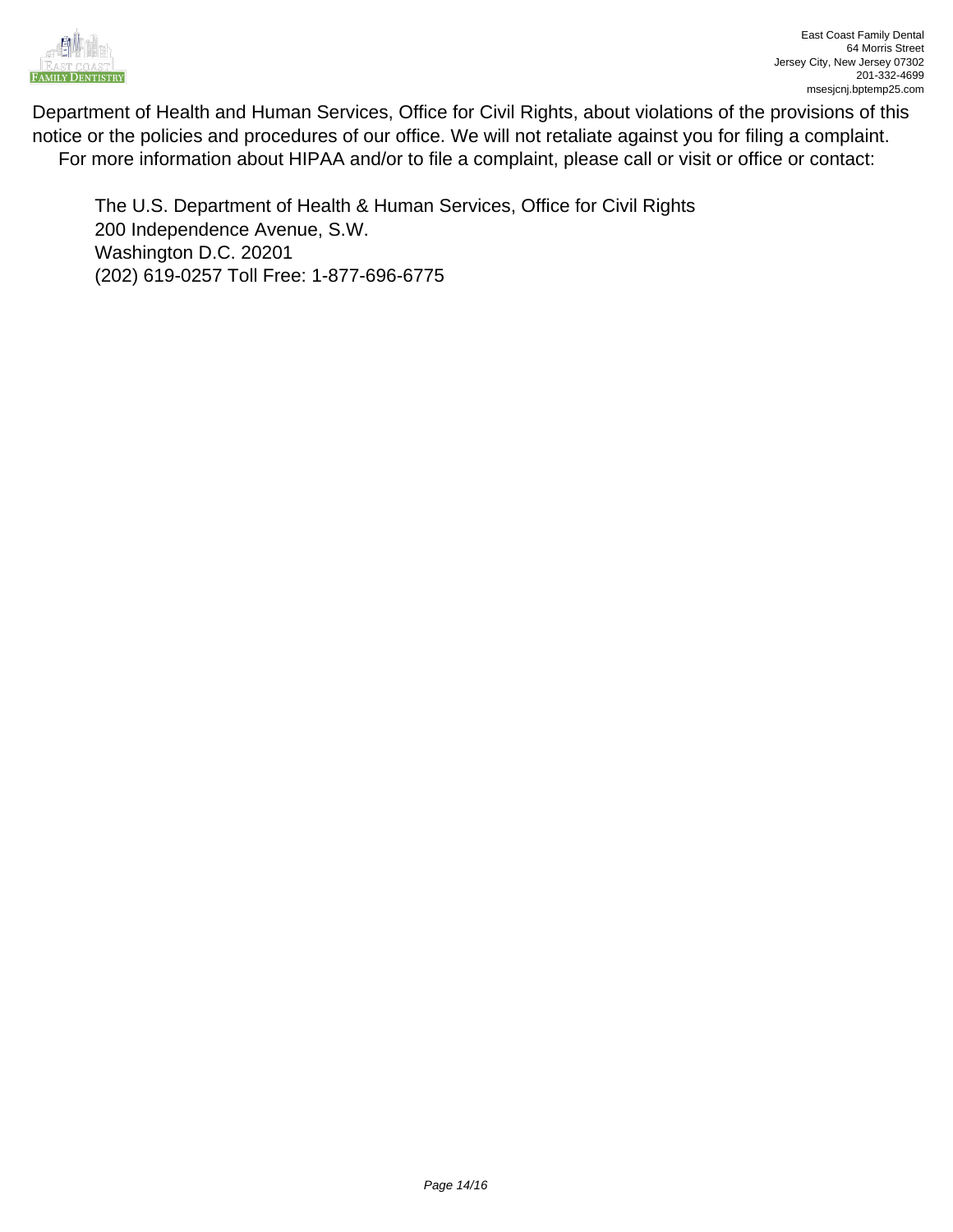

03

03

2021

2023

2026

 $\overline{a}$ 

08

08

## **HIPAA Patient Consent Form**

 I understand that I have certain rights to privacy regarding my protected health information. These rights are given to me under the Health Insurance Portability and Accountability Act of 1996 (a.k.a. HIPAA or The Healthcare Privacy Act). I understand that by signing this consent, I authorize East Coast Family Dental to use and/or disclose my protected health information to carry out the following:

- Treatment which includes direct and/or indirect treatment by other healthcare providers involved in my treatment.
- Obtaining payment from third party payers, i.e. my dental and/or medical insurance company/companies.
- The day to day healthcare operations of your dental practice.

| Additionally, I authorize you to share all my protected health information with the following individual(s): |  |  |
|--------------------------------------------------------------------------------------------------------------|--|--|

| Name: | Relationship: | Phone:                                     |
|-------|---------------|--------------------------------------------|
|       |               | $\blacksquare$<br>$\overline{\phantom{0}}$ |
| Name: | Relationship: | Phone:                                     |
|       |               | $\overline{\phantom{0}}$                   |
| Name: | Relationship: | Phone:                                     |
|       |               | $\blacksquare$<br>$\overline{\phantom{a}}$ |

 I have also been informed of, and given the right to review and secure a copy of your Notice of Privacy Practices, which contains a more complete description of the uses and disclosures of my protected personal health information, and my rights under HIPAA. I understand that you reserve the right to change the terms of this notice from time to time and that I may request the most current copy of this notice. I understand that I have the right to request restrictions on how my protected health information is used and disclosed to carry out treatment, payment and healthcare operations, but that you are not required to agree to use these requested restrictions. However, if you do agree, you are then bound to comply with this restriction. I understand that I may revoke this consent, in writing, at any time. However, any use or disclosure that occurred prior to the date I revoke this consent will not be affected.

| Signature (Type your name to sign electronically, or print and sign):    | Date (mm/dd/yyyy): |  |
|--------------------------------------------------------------------------|--------------------|--|
|                                                                          |                    |  |
| If signing on behalf of someone explain your relationship to the patient |                    |  |

If signing on behalf of someone, explain your relationship to the patient:

#### **For Office Use Only**

Patient refused or was unable to sign. Good faith effort was made to obtain acknowledgement of receipt.

The following circumstances prohibited the patient from signing the consent form:

Describe your good faith effort to obtain the individual's signature on this form:

| Office Personnel Signature: | Office Personnel Name: | <b>Office Personnel Title:</b> | Date: |
|-----------------------------|------------------------|--------------------------------|-------|
|                             |                        |                                |       |
|                             |                        |                                |       |